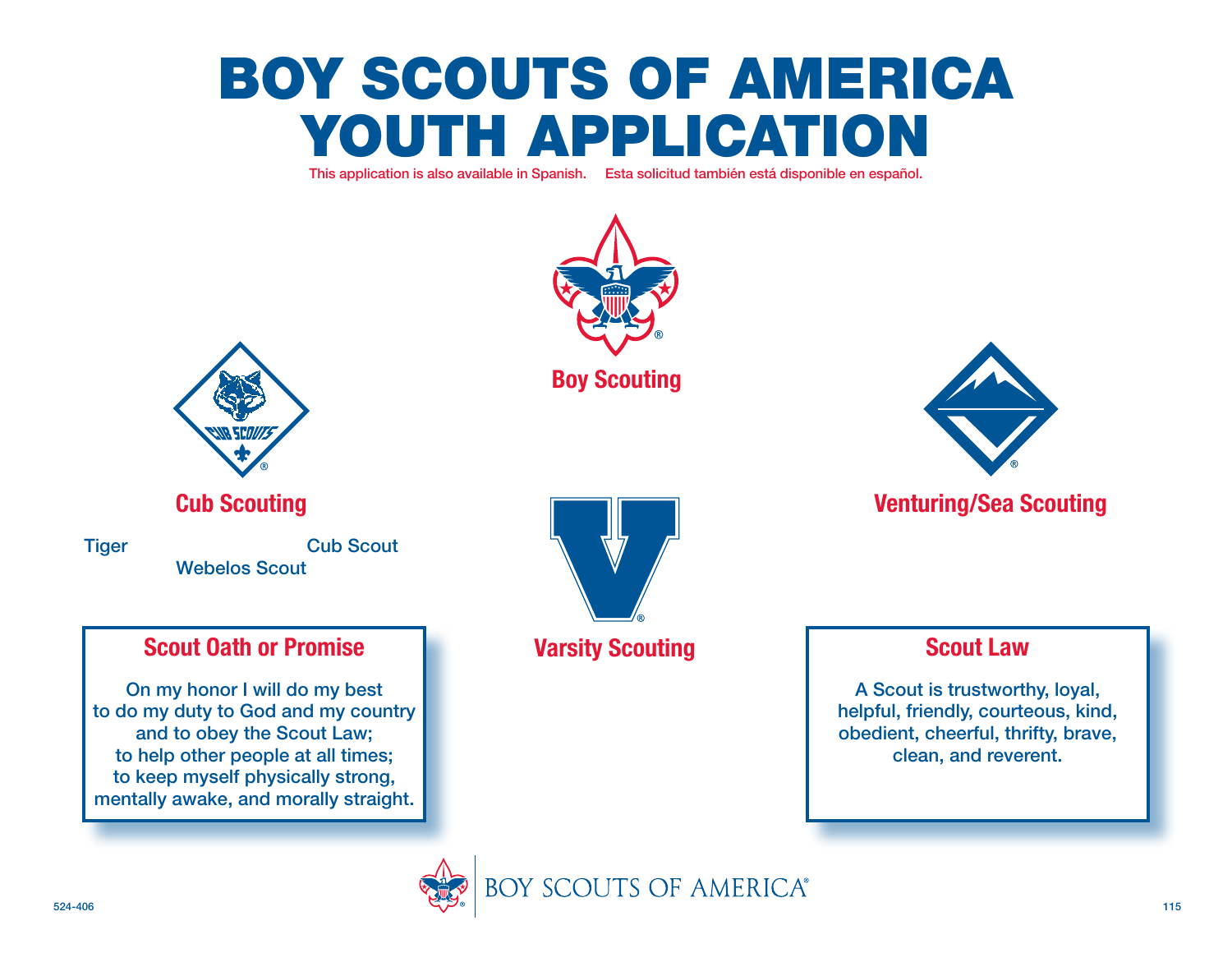### **Boy Scouts of America Information for Parents**

**A parent or guardian must certify that he or she has read this information sheet for all applicants under 18 years of age.**

# **Welcome to the Boy Scouts of America!**

Please take the time to review this material and reflect upon its importance.

# **The BSA and the Chartered Organization**

The Boy Scouts of America makes Scouting available to our nation's youth by chartering community organizations to operate Cub Scout packs, Boy Scout troops, Varsity Scout teams, Venturing crews, and Sea Scout ships.

The chartered organization must provide an adequate and safe meeting place and capable adult leadership, and must adhere to the principles and policies of the BSA. The BSA local council provides adult training, program ideas, camping facilities, literature, professional guidance for adult leaders, and liability insurance protection.

### **Scouting's Adult Participants and You**

Scouting's adult volunteers provide leadership at the unit, district, council, and national levels. Many are parents of Scouts; many entered Scouting as youth members. Each chartered organization establishes a unit committee, which operates its Scouting unit, selects leadership, and provides support for a quality program. Unit committees depend on parents for membership and assistance.

The unit committee selects the Cubmaster, Scoutmaster, Varsity Scout Coach, Venturing Advisor, or Sea Scout Skipper, subject to approval of the head of the chartered organization or the chartered organization representative and of the BSA. Adult participants must be good role models because our children's values and lives will be influenced by that adult. You need to know your child's adult participants and be involved in the unit committee's activities so you can evaluate and help direct that influence.

Scouting uses a fun program to promote character development, citizenship training, and personal fitness for every member. You can help by encouraging attendance, assisting with your child's advancement, attending meetings for parents, and assisting when called upon to help.

**Youth Protection Begins With You™.** Child abuse is a serious problem in our society, and unfortunately, it can occur anywhere, even in Scouting. Youth safety is of paramount importance to Scouting. For that reason, the BSA continues to create barriers to abuse beyond what have previously existed in Scouting.

The Boy Scouts of America places the greatest importance on providing the most secure environment possible for our youth members. To maintain such an environment, the BSA has developed numerous procedural and adult participation selection policies, and provides parents and adult participants with numerous online and print resources for the Cub Scouting, Boy Scouting, and Venturing programs.

All Cub Scout, Boy Scout, Venturing, and Sea Scout parents should review *How to Protect Your Children From Child Abuse: A Parent's Guide* booklet in the Cub Scout and Boy Scout handbooks or at www.scouting.org/training/youthprotection.

# **Program Policies**

Chartered organizations agree to use the Scouting program in accordance with their own policies as well as those of the BSA. The program is flexible, but major departures from BSA methods and policies are not permitted. As a parent, you should be aware that

- BSA adult participation is restricted to qualified people who subscribe to the precepts of the Declaration of Religious Principle, the Scout Oath, the Scout Law, and the BSA Standards of Leadership.
- Citizenship activities are encouraged, but partisan political activities are prohibited.
- Military training and drills are prohibited. Marksmanship and elementary drill for ceremonies are permitted.
- While the Boy Scouts of America recognizes the importance of religious faith and duty, it leaves sectarian religious instruction to the member's religious leaders and family.
- Members who do not belong to a unit's religious chartered organization shall not be required to participate in its religious activities.

### **Youth Protection Policies**

- Two registered adults or one registered adult and a parent of a participant, one of whom must be 21 years of age or older, are required on all trips and outings. If trips and outings are coeducational, adults of both genders must be present. Venturing requires both adults to be age 21 or older.
- One-on-one activities between youth members and adults are never permitted. Even personal Scout conferences must be conducted in plain view of others.
- Corporal punishment, hazing, and bullying are not permitted in Scouting. Only constructive discipline is acceptable. Parents and unit leaders must work together to solve discipline problems.
- Adults are required to take Youth Protection training within 30 days of registering, and Youth Protection training must be taken every two years.
- We encourage all parents to be involved with their Scout. There are no "secret" organizations in Scouting and all Scouting activities are open to parental visitation.
- If you suspect that a child has been abused, immediately contact the local authorities and the Scout executive.

# **Excerpt from the Declaration of Religious Principle**

The Boy Scouts of America maintains that no member can grow into the best kind of citizen without recognizing an obligation to God and, therefore, recognizes the religious element in the training of the member, but it is absolutely nonsectarian in its attitude toward that religious training. Its policy is that the home and organization or group with which the member is connected shall give definite attention to religious life. Only persons willing to subscribe to these precepts of the Declaration of Religious Principle and to the Bylaws and codes of the Boy Scouts of America shall be entitled to certificates of membership.

### **Policy of Nondiscrimination**

Youth membership in the BSA is open to all who meet the joining requirements. Membership in Scouting, advancement, and achievement of leadership in Scouting units are open to all youth without regard to race, ethnic background, or sexual orientation, and are based on individual merit.

**Ethnic background information.** Please fill in the appropriate circle on the application to indicate ethnic background. This information helps the BSA plan for membership success in serving all youth.

### **Thank You**

The Boy Scouts of America appreciates you taking time to become familiar with Scouting. We feel that an informed parent is a strong ally in delivering the Scouting program. Help us keep the unit program in accord with Scouting principles. Alert the unit committee, chartered organization representative, and head of the chartered organization to any major deviations. Please do your fair share to support a quality unit program.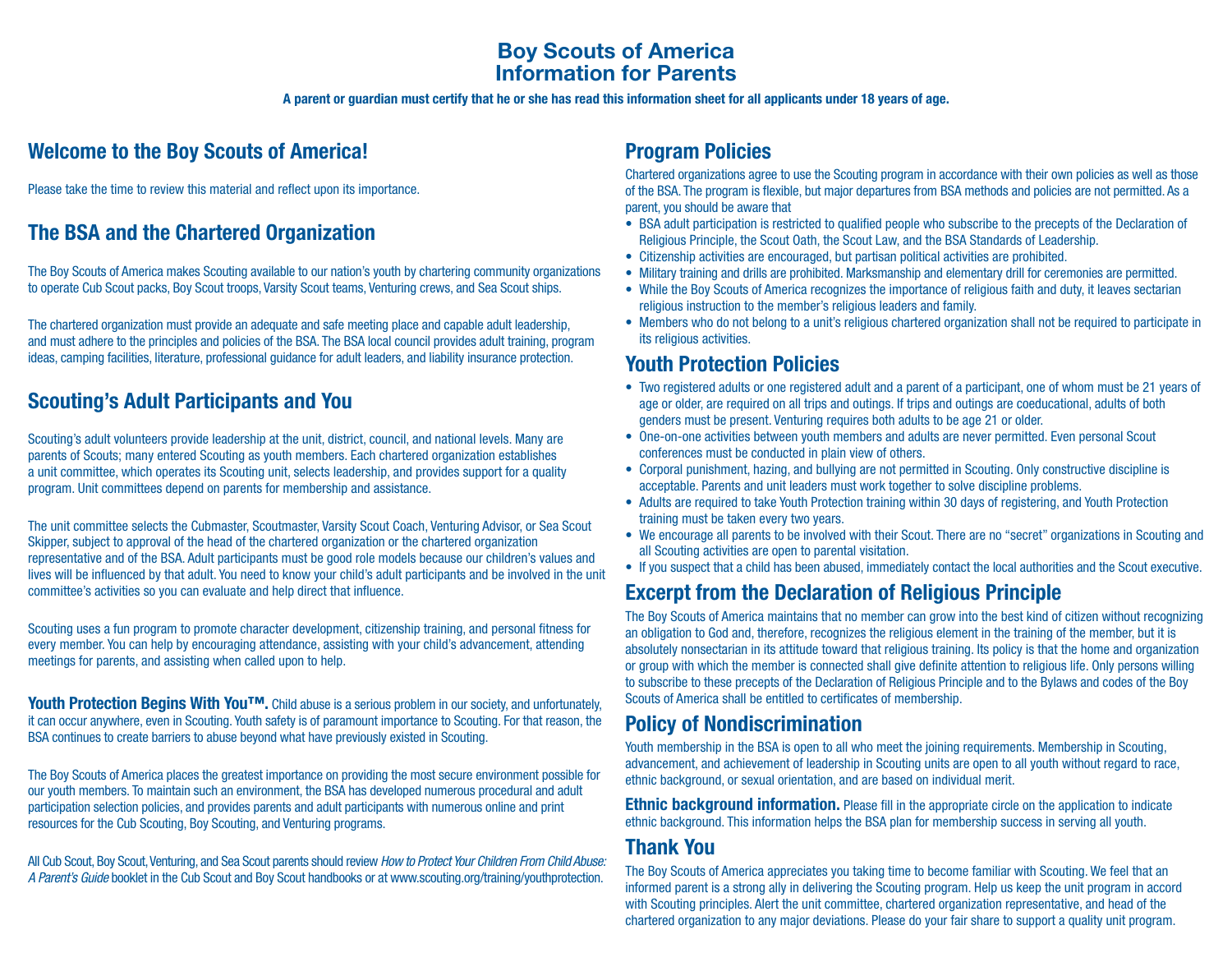#### **Tips for completing the Application for Youth Membership:**

Print—do not use cursive.

- $\geq$ Use black or dark blue ink.
- $\blacktriangleright$ Press firmly when printing.
- $\blacktriangleright$ Print one letter only in each box.
- $>$ Use uppercase letters and stay within the blue boxes for legibility.
- Fill in circles; do not use check marks.
- Make sure you have all needed signatures on application.
- $\geq$ Don't alter the application—it could affect the quality of the scan.

#### Mailing address example:

|--|



# *BOYS' LIFE* **MAGAZINE**

**A message to parents.** The nonrefundable national registration fee is \$24 for one year.

*Boys' Life* is the monthly magazine of the Boy Scouts of America. It will help in your Scouting program and stimulate your interest in good reading. The subscription is only \$12 a year (half the new regular rate of \$24 a year). Just fill in the *Boys' Life* circle on the application. Please calculate and remit the appropriate state and local taxes. On late registrations it may be necessary to deliver back issues. *Boys' Life* delivery will begin about two months after you register.

# **Joining Requirements Parent/Guardian Information**

# **Boy Scout Troop/Varsity Team**

#### **Boy Scout Troop**

Your son can be a Scout if he has completed the fifth grade and is at least 10 years old or is age 11 or has earned the Arrow of Light Award and is at least 10 years old, but has not reached age 18.

- 1. Complete the application (sign your name, indicating approval).
- 2. Give the completed application and fees to the Scoutmaster.

**Health information.** Please fill out the Annual Health and Medical Record, No. 680-001, found on www.scouting.org/forms and give it to the unit leader.

#### **Varsity Team**

**Term** 

Varsity Scouting—A male youth must be at least 14 years of age and not yet 18.

#### *(Complete the application process as above and give the application to the Varsity Coach.)*

**Health information.** Varsity Scouting involves strenuous activities. You should inform your Varsity Scout Coach of any condition that might limit your son's participation. Please fill out the Annual Health and Medical Record, No. 680-001, found on www.scouting.org/forms and give it to the unit leader.

|                  |                                                |                                | Cut along dotted line.        |
|------------------|------------------------------------------------|--------------------------------|-------------------------------|
|                  | <b>Registration and Subscription Fee Chart</b> |                                | <b>TEMPORARY MEMBERSHIP</b>   |
| erm per<br>month | Youth/adult<br>registration fee                | Boys' Life<br>subscription fee | <b>CERTIFICATE</b>            |
|                  | 2.00                                           |                                |                               |
| 2                | 4.00                                           | 2.00                           | This certifies that           |
| 3                | 6.00                                           | 3.00                           |                               |
| 4                | 8.00                                           | 4.00                           |                               |
| 5                | 10.00                                          | 5.00                           | is a member of                |
| 6                | 12.00                                          | 6.00                           |                               |
|                  | 14.00                                          | 7.00                           | Unit leader signature         |
| 8                | 16.00                                          | 8.00                           |                               |
| 9                | 18.00                                          | 9.00                           | Date                          |
| 10               | 20.00                                          | 10.00                          |                               |
| 11               | 22.00                                          | 11.00                          | <b>BOY SCOUTS OF AMERICA®</b> |
| 12               | 24.00                                          | 12.00                          |                               |

# **Cub Scout Pack**

Pack membership is open to boys.

- 1. Complete the information on the application page and sign your name, indicating approval.
- 2. Give the completed application and fees to the Cubmaster.

**Tiger—**Must be under the age of 8, have completed kindergarten or be in the first grade, or be age 7. **Cub Scout—**Must have completed first grade but not completed third grade, or be age 8 or 9. Webelos Scout—Must have completed third grade but not completed fifth grade, or be age 10 but not yet 11<sup>1</sup>/<sub>2</sub>.

#### **Parent Agreement**

I have read the Scout Oath or Promise and Scout Law, and I want my son to join the pack. I will assist him in abiding by the policies of the Boy Scouts of America and of his pack's chartered organization. I will

- *While he is a Tiger, serve as his adult partner and participate in all meetings and activities and approve his advancement.\**
- *While he is a Cub Scout, help him grow as a Cub Scout and approve his Cub Scout advancement.*
- *While he is a Tiger, Cub Scout, or Webelos Scout, attend monthly pack meetings and take part in other activities; assist pack leaders as needed.*

#### \**If the parent is not serving as the adult partner, the parental signature on the application indicates approval of the adult partner and also if the adult partner does not live at the same address as the Tiger, a separate adult application is required.*

**Health information.** Please fill out the Annual Health and Medical Record, No. 680-001, found on www.scouting.org/forms and give it to the unit leader.

# **Venturing Crew/Sea Scout Ship (Coeducational)**

Venturing and Sea Scouting are for young men and women at least 13 years old who have completed the eighth grade, or youth age 14 through 21. **Applicants age 18 and older must complete a BSA adult application, not this form.** 

Venturers and Sea Scouts registered in a crew or ship prior to their 21st birthday may continue as members after their 21st birthday until the crew or ship renews it charter or until they reach their 22nd birthday, whichever comes first.

Venturing and Sea Scouting include challenging physical and mental activities. If you have not recently had a complete medical examination, you are urged to see your family physician. Notify your Advisor/Skipper if you require special medication or if your physician recommends limited activity. Please fill out the Annual Health and Medical Record, No. 680-001, found on www.scouting.org/forms and give it to the unit leader.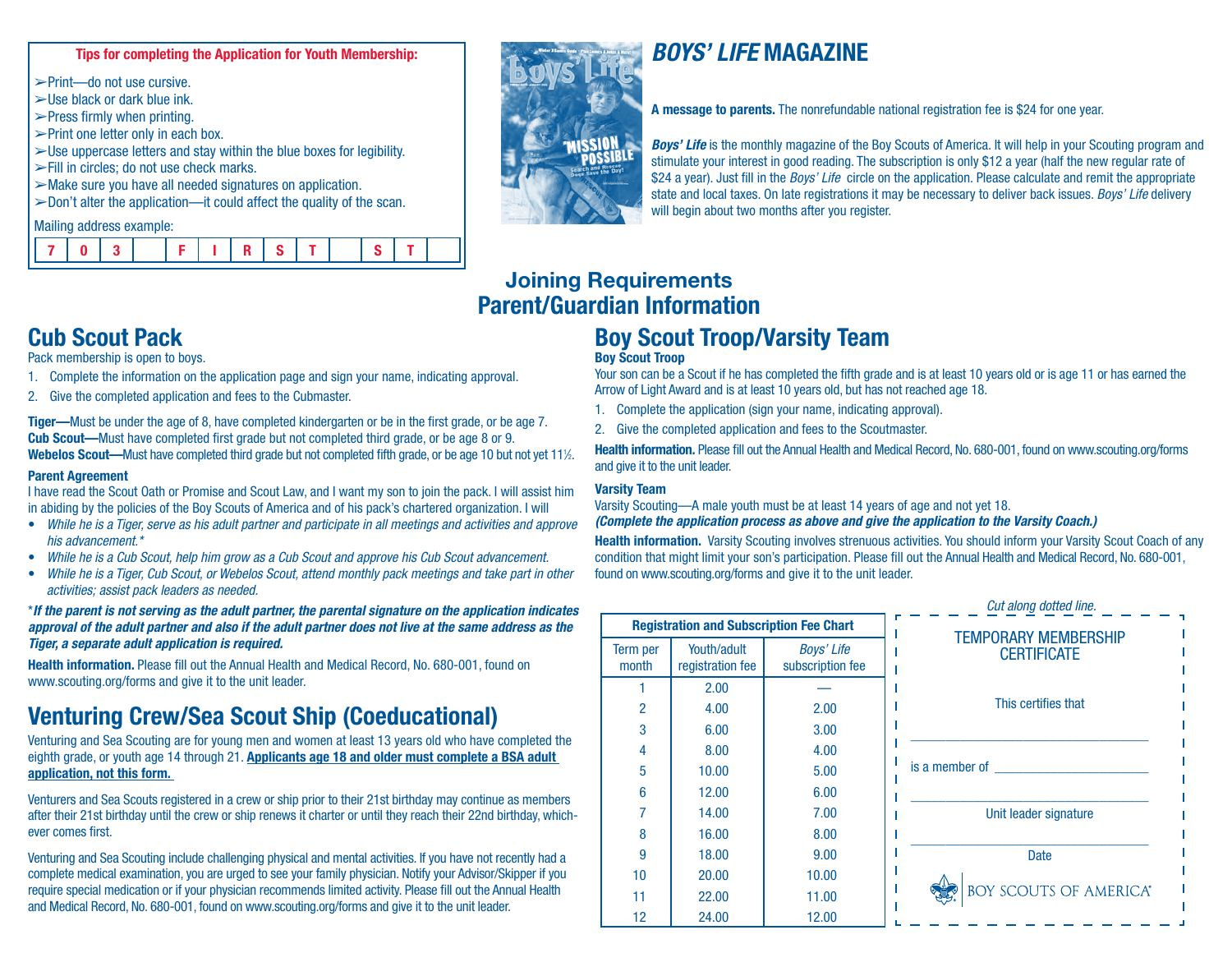|                                                                      |                                                                                                                                                       |                                          | <b>USE BLACK OR BLUE INK ONLY.</b>  |                                     |                                                                  |                                                                                                                                                                                         |                                        |                       |
|----------------------------------------------------------------------|-------------------------------------------------------------------------------------------------------------------------------------------------------|------------------------------------------|-------------------------------------|-------------------------------------|------------------------------------------------------------------|-----------------------------------------------------------------------------------------------------------------------------------------------------------------------------------------|----------------------------------------|-----------------------|
| • Print-do not use<br>cursive.                                       | <b>Cub Scout</b><br><b>Unit type:</b><br>$O$ Pack<br>(Fill in the circle.)                                                                            | <b>Boy Scout</b><br>$H$ Freque           | <b>Varsity Scout</b><br>$\cup$ Team | Venturing<br>$\bigcirc$ Crew        | Sea Scout<br>Ő<br><b>Ship</b>                                    | ◯ Lone Cub Scout<br>◯ Lone Boy Scout                                                                                                                                                    | Unit No.:                              |                       |
| Print one letter or                                                  | For pack registration select one:                                                                                                                     | $\bigcirc$ Tiger                         | <b>Scub Scout</b>                   | $\bigcap$ Webelos Scout             |                                                                  | $\bigcirc$ Arrow of Light earned                                                                                                                                                        |                                        |                       |
| number only in<br>each box.                                          | O Mark here if new to Scouting.                                                                                                                       | ◯ Former Scout                           | O Former Venturer                   | <b>C</b> Former Sea Scout           |                                                                  |                                                                                                                                                                                         |                                        |                       |
| • Use uppercase                                                      | ed membership certificate, registration may be accomplished at no charge by transferring the registration. Mark and attach a copy of the certificate. |                                          |                                     |                                     |                                                                  |                                                                                                                                                                                         |                                        |                       |
| letters and stay<br>within the blue                                  | Transfer from council number:                                                                                                                         | Unit type:                               | O Pack                              | $\bigcirc$ Troop<br>$\bigcirc$ Team | $\bigcirc$ Crew                                                  | $\bigcirc$ Ship                                                                                                                                                                         | Fill in radio buttons                  |                       |
| boxes for legibility.                                                | <b>Ifrom unexpired certificate:</b>                                                                                                                   |                                          |                                     |                                     |                                                                  |                                                                                                                                                                                         | completely.                            |                       |
| <b>instimame (No initials or nicknames)</b>                          | Vame and Ndress information (Please print one letter in each space—press hard, you are making a copy.)                                                | Middle name                              |                                     | Last name                           |                                                                  |                                                                                                                                                                                         |                                        | <b>Suffix</b>         |
| H N<br> 0                                                            |                                                                                                                                                       | IN.<br>Al                                | R E<br>D                            | $S$ M                               | H                                                                |                                                                                                                                                                                         |                                        |                       |
| Mailing\address<br>Country                                           |                                                                                                                                                       |                                          | <b>City</b>                         |                                     |                                                                  |                                                                                                                                                                                         | <b>State</b><br>Zip code               |                       |
| <b>VS</b><br>$\overline{2}$<br>$\mathcal{S}$<br>4                    | S<br>$\mathsf{R}$<br>E.<br>E<br>Y<br>$\mathsf{A}$<br>N                                                                                                |                                          | $\mathsf{A}$<br>$\mathsf N$         | $\mathbf{T}$<br> 0 W<br>N           |                                                                  |                                                                                                                                                                                         | N<br>$ 2\rangle$                       | $\mathbf{3}$<br>4 5   |
|                                                                      |                                                                                                                                                       |                                          |                                     |                                     |                                                                  |                                                                                                                                                                                         |                                        |                       |
| Home phone                                                           | Date of birth (mm/dd/yyyy)                                                                                                                            |                                          | Grade                               |                                     | Ethnic background:<br>◯ Black/African American V Native American |                                                                                                                                                                                         | $\bigcirc$ Alaska Native               | $O$ Asian             |
| $\overline{5}$<br>$\beta$<br>$\overline{5}$<br>$\overline{2}$        | $\overline{5}$<br> 6 <br>$\overline{7}$<br>$\mathbf{3}$<br>4<br>$\bf{0}$                                                                              | 995                                      | 0 6                                 |                                     | <b>Ø</b> Caucasian/White                                         | O Hispanic/Latino                                                                                                                                                                       | $\bigcirc$ Pacific Islander            | $\bigcirc$ Other      |
| School                                                               |                                                                                                                                                       |                                          |                                     |                                     |                                                                  |                                                                                                                                                                                         |                                        |                       |
| R <br>K<br>$\mathbf 0$<br>A                                          | E<br>Ε<br>E[M]E[N]T[A]R<br>E                                                                                                                          |                                          |                                     | Gender:                             | $\bigcirc$ Male                                                  | $\bigcirc$ Female                                                                                                                                                                       | <b>Boys' Life</b><br>O<br>subscription |                       |
|                                                                      |                                                                                                                                                       |                                          |                                     |                                     |                                                                  |                                                                                                                                                                                         |                                        |                       |
| Parent/guardian information                                          | $\bigcirc$ Mark here if address is same as above.                                                                                                     |                                          |                                     |                                     |                                                                  | $\bigcirc$ Mark here if you are the Tiger adult partner.                                                                                                                                |                                        |                       |
|                                                                      | $\bigcirc$ Mark nere if the Tiger adult partner is not living at the same address; complete and attach an adult application.                          |                                          |                                     |                                     |                                                                  |                                                                                                                                                                                         |                                        |                       |
| Select relationship:                                                 | $O$ Parent                                                                                                                                            | <b>O</b> Guardian                        | Grandparent                         |                                     | $\bigcirc$ Other (specify)                                       |                                                                                                                                                                                         |                                        |                       |
| First name (No initials or nicknames)                                |                                                                                                                                                       | <b>Middle name</b>                       |                                     | Last name                           |                                                                  |                                                                                                                                                                                         |                                        | <b>Suffix</b>         |
| O R A H<br>E<br>B.<br>D                                              |                                                                                                                                                       | S                                        | Έ                                   | S<br>(M)                            | Ή                                                                |                                                                                                                                                                                         |                                        |                       |
| <b>Mailing address</b><br>Country                                    |                                                                                                                                                       |                                          | <b>City</b>                         |                                     |                                                                  |                                                                                                                                                                                         | <b>State</b><br>Zip code               |                       |
| 4                                                                    | E<br>$\mathsf{R}$<br>Έ<br>$\mathsf{A}$<br>N                                                                                                           |                                          | N                                   | $\overline{0}$                      |                                                                  |                                                                                                                                                                                         |                                        |                       |
| U S<br>$\overline{3}$<br>$\overline{2}$                              | S                                                                                                                                                     |                                          | $\mathsf{A}$                        |                                     |                                                                  |                                                                                                                                                                                         | N<br>$\overline{2}$                    | $\overline{3}$<br>4 5 |
| Home phone                                                           | Date of birth (mm/dd/yyyy)                                                                                                                            | $\rightarrow$                            | <b>Occupation</b>                   |                                     | <b>Employer</b>                                                  |                                                                                                                                                                                         |                                        | Gender:<br>OМ         |
| 5 <sup>1</sup><br>$\overline{5}$<br>5 <sup>1</sup><br>$\overline{2}$ | $\overline{0}$<br>$\overline{5}$<br> 6 <br>$\overline{7}$<br>$\mathbf{3}$<br>4                                                                        | Make sure you have                       | $\overline{2}$                      |                                     |                                                                  |                                                                                                                                                                                         |                                        |                       |
| <b>Business phone</b>                                                |                                                                                                                                                       | all needed signatures<br>on application. | hg experience                       |                                     |                                                                  | <b>Cell phone</b>                                                                                                                                                                       |                                        |                       |
|                                                                      | х                                                                                                                                                     |                                          |                                     |                                     |                                                                  |                                                                                                                                                                                         |                                        |                       |
| Parent/guardian email address                                        |                                                                                                                                                       |                                          |                                     |                                     |                                                                  |                                                                                                                                                                                         |                                        |                       |
|                                                                      |                                                                                                                                                       | $\circleda$                              |                                     |                                     |                                                                  | I have read the attached information for parents and approve the application. I affirm that<br>" Lhave or will review "How to Protect Your Children From Child Abuse: A Parent's Guide. |                                        |                       |
|                                                                      | <b>Bill Taylor</b>                                                                                                                                    |                                          |                                     |                                     |                                                                  | Deborah Sue Smith                                                                                                                                                                       |                                        |                       |
| Signature of unit leader (or designee)                               |                                                                                                                                                       | <b>Date</b>                              |                                     |                                     | Signature of parent/guardian                                     |                                                                                                                                                                                         |                                        |                       |

524-406 Retain on file for three years. Retain on file for three years.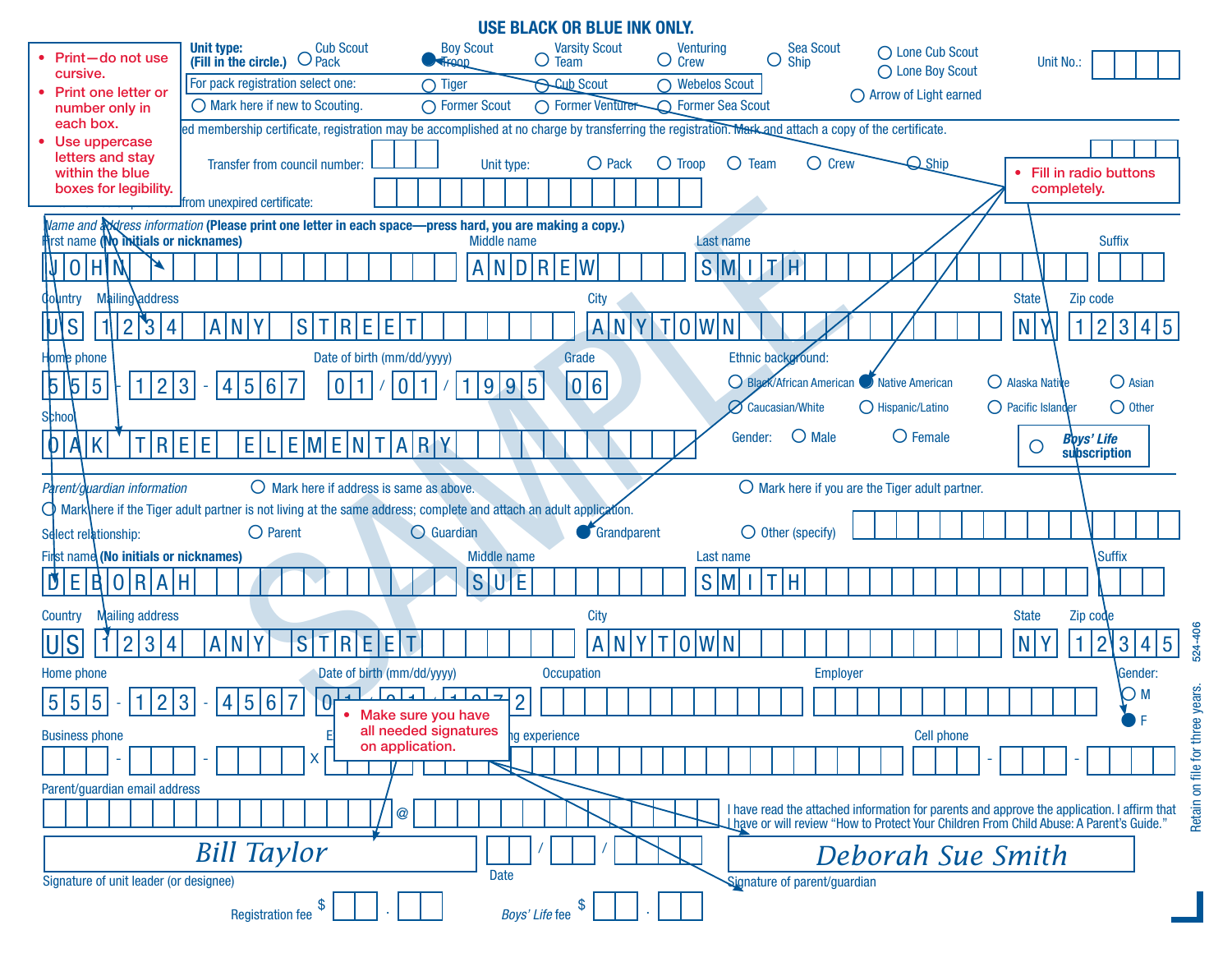|                                                                                                                                                  | This form is read by machine. Please print the numbers and letters as shown on the sample application.            |                                        |                              |                                                                                                                                                                                  |                      |                               |                                                                                                                                                                                      |                          |                                   |
|--------------------------------------------------------------------------------------------------------------------------------------------------|-------------------------------------------------------------------------------------------------------------------|----------------------------------------|------------------------------|----------------------------------------------------------------------------------------------------------------------------------------------------------------------------------|----------------------|-------------------------------|--------------------------------------------------------------------------------------------------------------------------------------------------------------------------------------|--------------------------|-----------------------------------|
| YOUTH                                                                                                                                            | Unit type:<br>(Fill in the circle.)                                                                               | <b>Cub Scout</b><br>Pack               | <b>Boy Scout</b><br>Troop    | <b>Varsity Scout</b><br>Team                                                                                                                                                     | Venturing<br>Crew    | Sea Scout<br>Ship             | Lone Cub Scout<br>Lone Boy Scout                                                                                                                                                     | Unit No.:                |                                   |
| <b>MEMBERSHIP</b>                                                                                                                                |                                                                                                                   | For pack registration select one:      | Tiger                        | <b>Cub Scout</b>                                                                                                                                                                 | <b>Webelos Scout</b> |                               | Arrow of Light earned                                                                                                                                                                |                          |                                   |
|                                                                                                                                                  | Mark here if new to Scouting.                                                                                     |                                        | <b>Former Scout</b>          | <b>Former Venturer</b>                                                                                                                                                           | Former Sea Scout     |                               |                                                                                                                                                                                      |                          |                                   |
|                                                                                                                                                  |                                                                                                                   |                                        |                              | If applicant has an unexpired membership certificate, registration may be accomplished at no charge by transferring the registration. Mark and attach a copy of the certificate. |                      |                               |                                                                                                                                                                                      |                          |                                   |
| Transfer application                                                                                                                             | Transfer from council number:                                                                                     |                                        | Unit type:                   | Pack                                                                                                                                                                             | Troop<br>Team        | Crew                          | $\bigcirc$ Ship                                                                                                                                                                      | Unit No.                 |                                   |
| Enter membership number from unexpired certificate:                                                                                              |                                                                                                                   |                                        |                              |                                                                                                                                                                                  |                      |                               |                                                                                                                                                                                      |                          |                                   |
| Name and address information (Please print one letter in each space-press hard, you are making a copy.)<br>First name (No initials or nicknames) |                                                                                                                   |                                        | Middle name                  |                                                                                                                                                                                  | Last name            |                               |                                                                                                                                                                                      |                          | Suffix                            |
|                                                                                                                                                  |                                                                                                                   |                                        |                              |                                                                                                                                                                                  |                      |                               |                                                                                                                                                                                      |                          |                                   |
| <b>Mailing address</b><br>Country                                                                                                                |                                                                                                                   |                                        |                              | City                                                                                                                                                                             |                      |                               |                                                                                                                                                                                      | State                    | Zip code                          |
|                                                                                                                                                  |                                                                                                                   |                                        |                              |                                                                                                                                                                                  |                      |                               |                                                                                                                                                                                      |                          |                                   |
|                                                                                                                                                  |                                                                                                                   |                                        |                              |                                                                                                                                                                                  |                      |                               |                                                                                                                                                                                      |                          |                                   |
| Home phone                                                                                                                                       |                                                                                                                   | Date of birth (mm/dd/yyyy)             |                              | Grade                                                                                                                                                                            |                      | Ethnic background:            |                                                                                                                                                                                      |                          |                                   |
|                                                                                                                                                  |                                                                                                                   |                                        |                              |                                                                                                                                                                                  |                      | <b>Black/African American</b> | Native American                                                                                                                                                                      | $\bigcirc$ Alaska Native | $\bigcirc$ Asian                  |
| School                                                                                                                                           |                                                                                                                   |                                        |                              |                                                                                                                                                                                  |                      | Caucasian/White               | Hispanic/Latino                                                                                                                                                                      | Pacific Islander         | $\bigcirc$ Other                  |
|                                                                                                                                                  |                                                                                                                   |                                        |                              |                                                                                                                                                                                  |                      |                               |                                                                                                                                                                                      |                          |                                   |
|                                                                                                                                                  |                                                                                                                   |                                        |                              |                                                                                                                                                                                  | Gender:              | Male                          | $\bigcirc$ Female                                                                                                                                                                    |                          | <b>Boys' Life</b><br>subscription |
| Parent/guardian information                                                                                                                      |                                                                                                                   | Mark here if address is same as above. |                              |                                                                                                                                                                                  |                      |                               | Mark here if you are the Tiger adult partner.                                                                                                                                        |                          |                                   |
|                                                                                                                                                  | Mark here if the Tiger adult partner is not living at the same address; complete and attach an adult application. |                                        |                              |                                                                                                                                                                                  |                      |                               |                                                                                                                                                                                      |                          |                                   |
|                                                                                                                                                  | $\bigcirc$ Parent                                                                                                 |                                        | $\bigcirc$ Guardian          | Grandparent                                                                                                                                                                      |                      | Other (specify)               |                                                                                                                                                                                      |                          |                                   |
| Select relationship:<br>First name (No initials or nicknames)                                                                                    |                                                                                                                   |                                        | Middle name                  |                                                                                                                                                                                  | Last name            |                               |                                                                                                                                                                                      |                          | Suffix                            |
|                                                                                                                                                  |                                                                                                                   |                                        |                              |                                                                                                                                                                                  |                      |                               |                                                                                                                                                                                      |                          |                                   |
| <b>Mailing address</b><br>Country                                                                                                                |                                                                                                                   |                                        |                              | City                                                                                                                                                                             |                      |                               |                                                                                                                                                                                      | State                    | Zip code                          |
|                                                                                                                                                  |                                                                                                                   |                                        |                              |                                                                                                                                                                                  |                      |                               |                                                                                                                                                                                      |                          |                                   |
|                                                                                                                                                  |                                                                                                                   |                                        |                              |                                                                                                                                                                                  |                      |                               |                                                                                                                                                                                      |                          |                                   |
| Home phone                                                                                                                                       |                                                                                                                   | Date of birth (mm/dd/yyyy)             |                              | Occupation                                                                                                                                                                       |                      | Employer                      |                                                                                                                                                                                      |                          | Gender:<br>$\bigcirc$ M           |
|                                                                                                                                                  |                                                                                                                   |                                        |                              |                                                                                                                                                                                  |                      |                               |                                                                                                                                                                                      |                          |                                   |
|                                                                                                                                                  |                                                                                                                   | Ext.                                   | Previous Scouting experience |                                                                                                                                                                                  |                      |                               | Cell phone                                                                                                                                                                           |                          | ) F                               |
|                                                                                                                                                  |                                                                                                                   | х                                      |                              |                                                                                                                                                                                  |                      |                               |                                                                                                                                                                                      |                          |                                   |
|                                                                                                                                                  |                                                                                                                   |                                        |                              |                                                                                                                                                                                  |                      |                               |                                                                                                                                                                                      |                          |                                   |
|                                                                                                                                                  |                                                                                                                   | $^\copyright$                          |                              |                                                                                                                                                                                  |                      |                               | I have read the attached information for parents and approve the application. I affirm that I have or will review "How to Protect Your Children From Child Abuse: A Parent's Guide." |                          |                                   |
|                                                                                                                                                  |                                                                                                                   |                                        |                              |                                                                                                                                                                                  |                      |                               |                                                                                                                                                                                      |                          |                                   |
| <b>Business phone</b><br>Parent/guardian email address<br>Signature of unit leader (or designee)                                                 |                                                                                                                   |                                        | Date                         |                                                                                                                                                                                  |                      |                               | Signature of parent/guardian (required if applicant is under 18 years of age)                                                                                                        |                          |                                   |